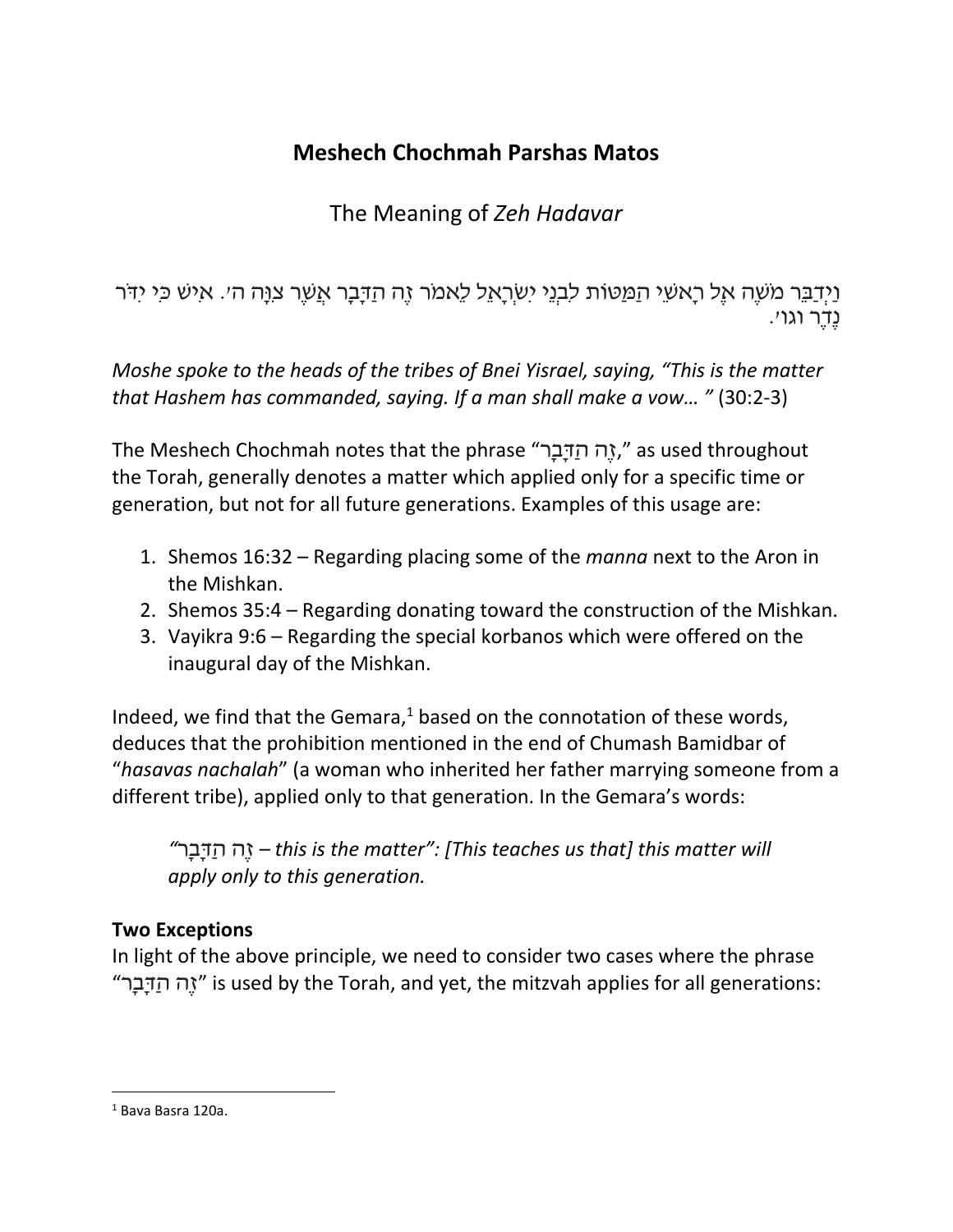- 1. *Shechutei Chutz* (slaughtering a korban outside the Mishkan or Beis Hamikdash)<sup>2</sup>
- 2. The parsha of Nedarim (vows), as discussed in the beginning of our parsha.

In fact, the Gemara itself<sup>3</sup> raises this question and explains why those two cases are different.

- 1. *Shechutei Chutz*: That case is different since the Torah concludes that section with the words "לדורותיכם עולם חוקת – an everlasting statute for your generations."
- 2. Nedarim: That case, too is, different, as its laws are halachically derived from *Shechutei Chutz* (via a *gezeirah shavah*).

## **Enter the Meshech Chochmah**

We have before us a somewhat unusual situation. Given the non-permanent connotation of the words "יָה הַדָּבָר, " what are we to make of the fact that the Torah uses them regarding two mitzvos which we then conclude – based on other factors – actually apply for all generations?

The Meshech Chochmah explains that even regarding these two mitzvos, specific connotation of "רָבָדַּה הֶז "remains; for even though those mitzvos *in general* apply on a permanent basis, they each have *a particular aspect* which applied only at that time. How so?

*Shechutei Chutz*: This prohibition states that any animal that has been sanctified as a korban may not be slaughtered outside the Mikdash. According to R' Yishmael, during the forty years in the wilderness, Bnei Yisrael were not allowed to consume "basar taavah" – meat that was not a korban.<sup>4</sup> The Ramban<sup>5</sup> notes that according to this opinion, there're was a standing prohibition against slaughtering any animal outside of the Mishkan during those years, even one which had not been sanctified as a korban. The Meshech Chochmah explains that it is with regards to this aspect of the prohibition which applied only to that generation the transient term "זֶה הַדָּבָר" is used.

<sup>2</sup> Vayikra 17:1.

<sup>3</sup> Bava Basra ibid.

<sup>4</sup> See Chullin 16b.

<sup>5</sup> Commentary to Vayikra 17:2.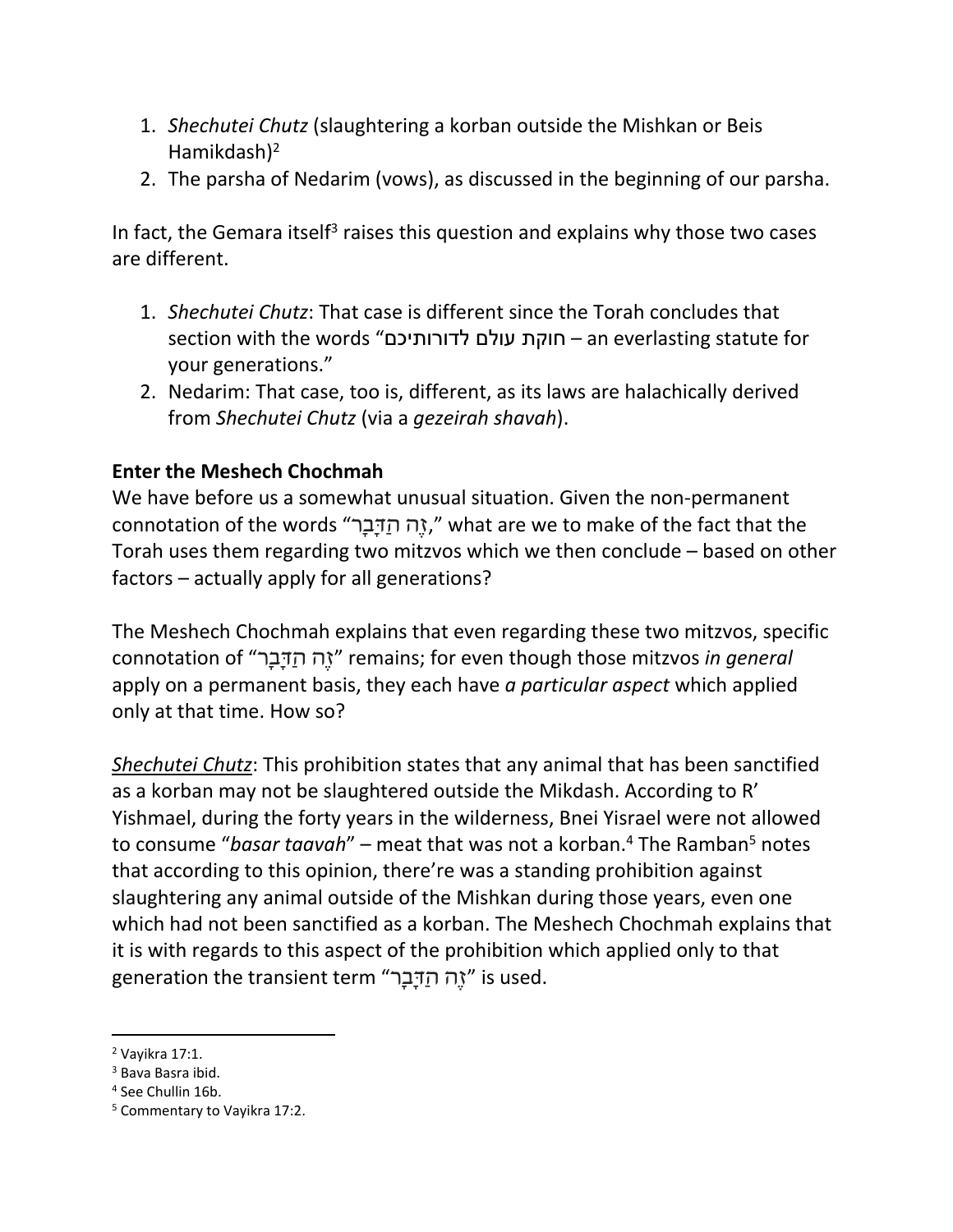Nedarim: although a neder to abstain from something can be taken at any time, there are certain times which warrant such a measure. Such a time was this stage in the Bnei Yisrael's history, in light of events which had recently occurred. The Gemara<sup>6</sup> recounts how episode with the daughters of Moav was facilitated by them offering wine to the Bnei Yisrael. As the Gemara notes, the Sages had not yet issued a ban on the wine of gentiles. As we know, the culminating point of that crisis was when Zimri, the *nasi* of Shimon, consorted with the Midianite princess, Cozbi. Since that tragic episode involved one of the leaders of the people, part of the response was for the other leaders to vow not to partake of such wine, even though it was still permitted.

This is a truly fascinating idea. The response of the other leaders to Zimri's fall was not allowed to be one of merely distancing themselves from him. Rather, it also had to involve them all taking measures to ensure that they would never find themselves in his situation. This, says the Meshech Chochmah, is why the heads of the tribes are mentioned on the introduction to our parsha, to indicate that although the concept of vows applies to the Jewish people generally, it had a specific application to those leaders at that time. Reflecting this timely requirement to invoke the concept of vows, the term "רָבָדַּה הֶז "is used there as well.

#### \*\*\*\*\*\*\*\*\*\*\*\*\*\*\*\*\*\*\*

## Taryag Mitzvos and the Art of War

וַיִּצְבְּאוּ עַל מִדְיָן כַּאֲשֶׁר צִוָּה ה' אֶת מֹשֶׁה

*They warred against Midian, as Hashem command Moshe* (31:7)

### **A "Forgotten" Mitzvah**

At the end of his commentary on the Rambam's Sefer Hamitzvos, the Ramban lists what he calls the "forgotten mitzvos," mitzvos which the Rambam did not include in his listing of *taryag* (the 613 mitzvos of the Torah), but which he, the Ramban, feels should have been included.

<sup>6</sup> Sanhedrin 106a.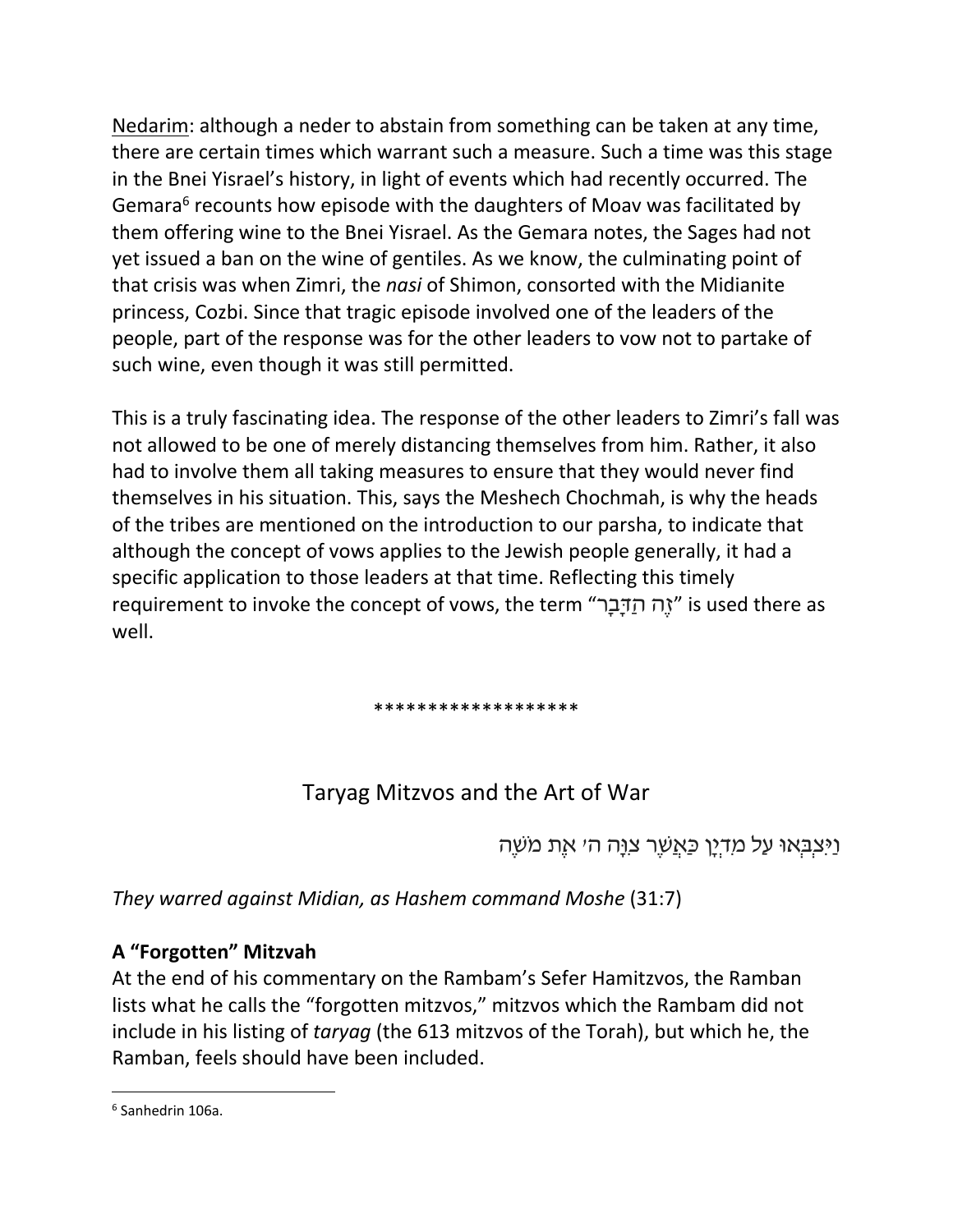One of those "forgotten" mitzvos relates to our Parsha. Commenting on the Nosson Rabbi" ,Moshe commanded Hashem As – כַּאֲשֶׁר צִוָּה ה' אֶת מֹשֶׁה" words states in the Sifrei that they only besieged the cities on three sides, leaving the fourth side open for the Midianites to flee should they see that they were facing certain defeat. The Ramban (mitzvah 5) writes that this requirement pertained not only to that particular war, but for all such wars, noting that the Rambam himself codifies it in the Mishneh Torah in Hilchos Melachim.<sup>7</sup> Therefore, concludes the Ramban, as a mitzvah which applies to all times, this requirement should be included in the *taryag* mitzvos.

### **Explaining the Dispute**

In order to understand the dispute between the Rambam and the Ramban as to whether leaving the fourth side open should be listed as a mitzvah, even though they both recognize it as a requirement, the Meshech Chochmah explains that they differ fundamentally with regards to the nature of this requirement.

The Ramban understands that this is a moral requirement, i.e., it relates to the way in which Hashem wishes us to act, to act with compassion even toward our enemies. In this regard, it is similar to the command of the Torah mentioned later on,<sup>8</sup> that when approaching a city to wage war against it, we are first to make a bid for peace, offering those inside a chance to surrender. Likewise, the Torah commands that we show them compassion in giving them a chance to escape if they see their city is lost.

The Rambam, however, understands that the requirement to leave the fourth side open is not a command in the classic mitzvah sense. Rather, it is issued as a matter of military strategy in order to prevent unnecessary losses on our side. If the enemy sees that defeat is certain and they have no possibility escape, this may galvanize them to resist at all costs, leading them to acts of total recklessness, for they have nothing to lose. As the Meshech Chochmah notes, in his words: "History has shown that many of the greatest victories were born of desperation." In order to prevent such a situation, which would make conquering the city significantly harder and more dangerous, the Torah requires us to leave the fourth side open, making it easier for the enemy to abandon the city and for

 $76:7.$ 

<sup>8</sup> See Devarim 20:10.